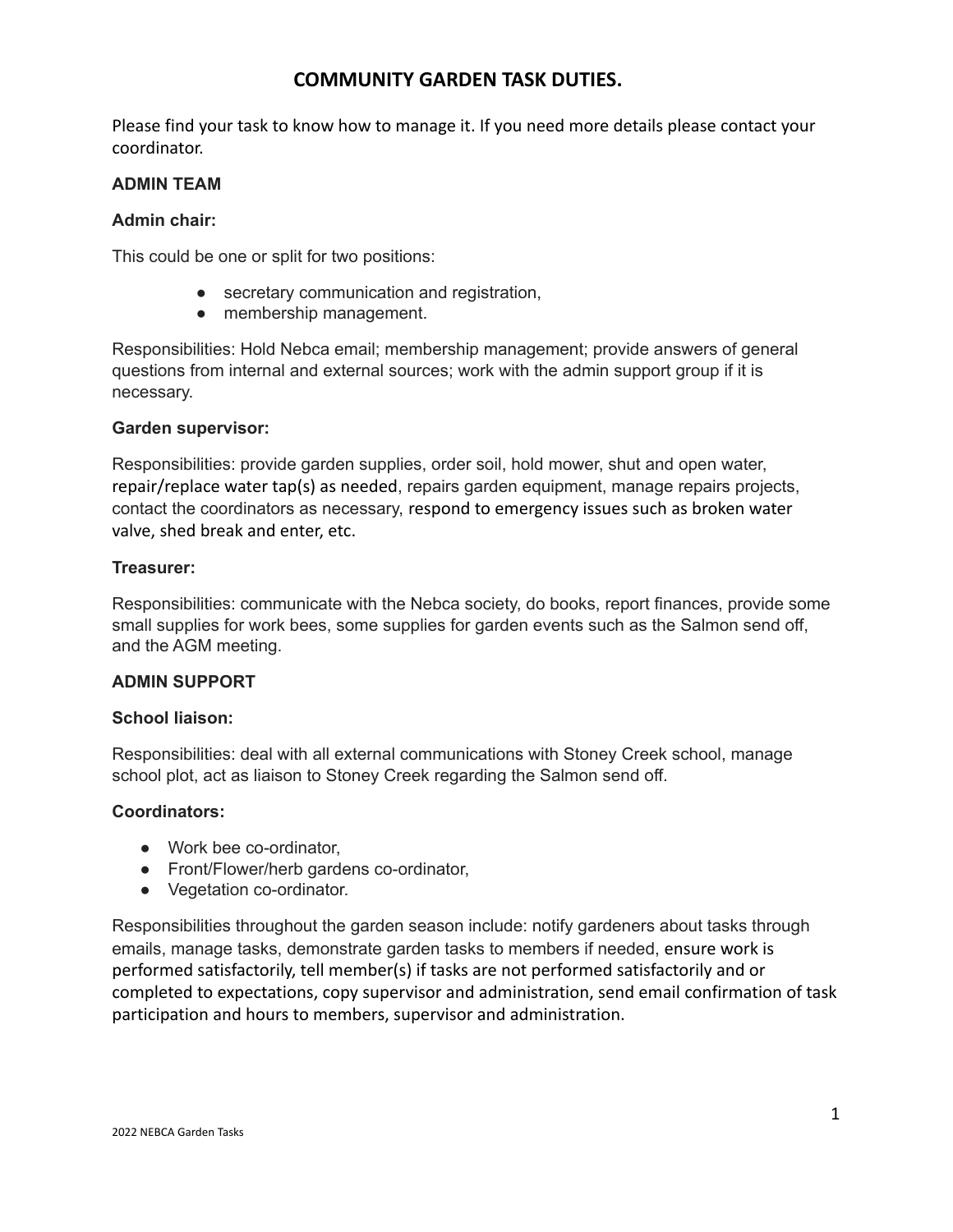### **GENERAL TASKS**

### **Front garden watering task. April-October**

- All bushes to be watered by the roots.
- Big bushes (4) require 6-10 minutes of watering or (25-40 litres of water)
- Small bushes require 3-5 minutes (or up to 25 litres of water)
- Shower small plants at the roots
- Send an email confirmation of tasks completed to the flower/herb garden coordinator each time you have completed any part of your work.

## **Watering flower garden task. April-October**

- Needs to be done for two weeks, should be 2.5 hours each time, not less. Minimum 30 minutes per time.
- Soil should be wet to a minimum 3 inches.
- Send an email confirmation of tasks completed to the flower/herb garden coordinator each time you have completed any part of your work.

## **Herb garden, flower boxes close to the shed watering task. Aril-October**

- Water as needed. Make sure the garden is watered enough and soil is wet to 3 inches.
- Send an email confirmation of tasks completed to the flower/herb garden coordinator each time you have completed any part of your work.

## **School garden watering task. July-August**

- Water July-August as needed.
- Send an email confirmation of tasks completed to the flower/herb garden coordinator each time you have completed any part of your work.

# **Maintenance Front, Flower and herb garden. Apri-October**

- Pull out weeds at roots, not just from the surface (on top of soil).
- Cut spent flowers, tidy leaves as necessary. Discard leaves etc., into yard waste bins.
- Commit to learning which plants are weeds and which are existing perennials and shrubs
- Send an email confirmation of tasks completed to the flower/herb garden coordinator each time you have completed any part of your work.

# **Grass cutting. April – September.**

- Cut grass between garden paths
- Rake and discard clipping into yard waste bins
- Cut garden site perimeter grass, rake and discard clippings into yard waste bins
- Send an email confirmation of tasks completed to the vegetation coordinator each time you have completed any part of your work.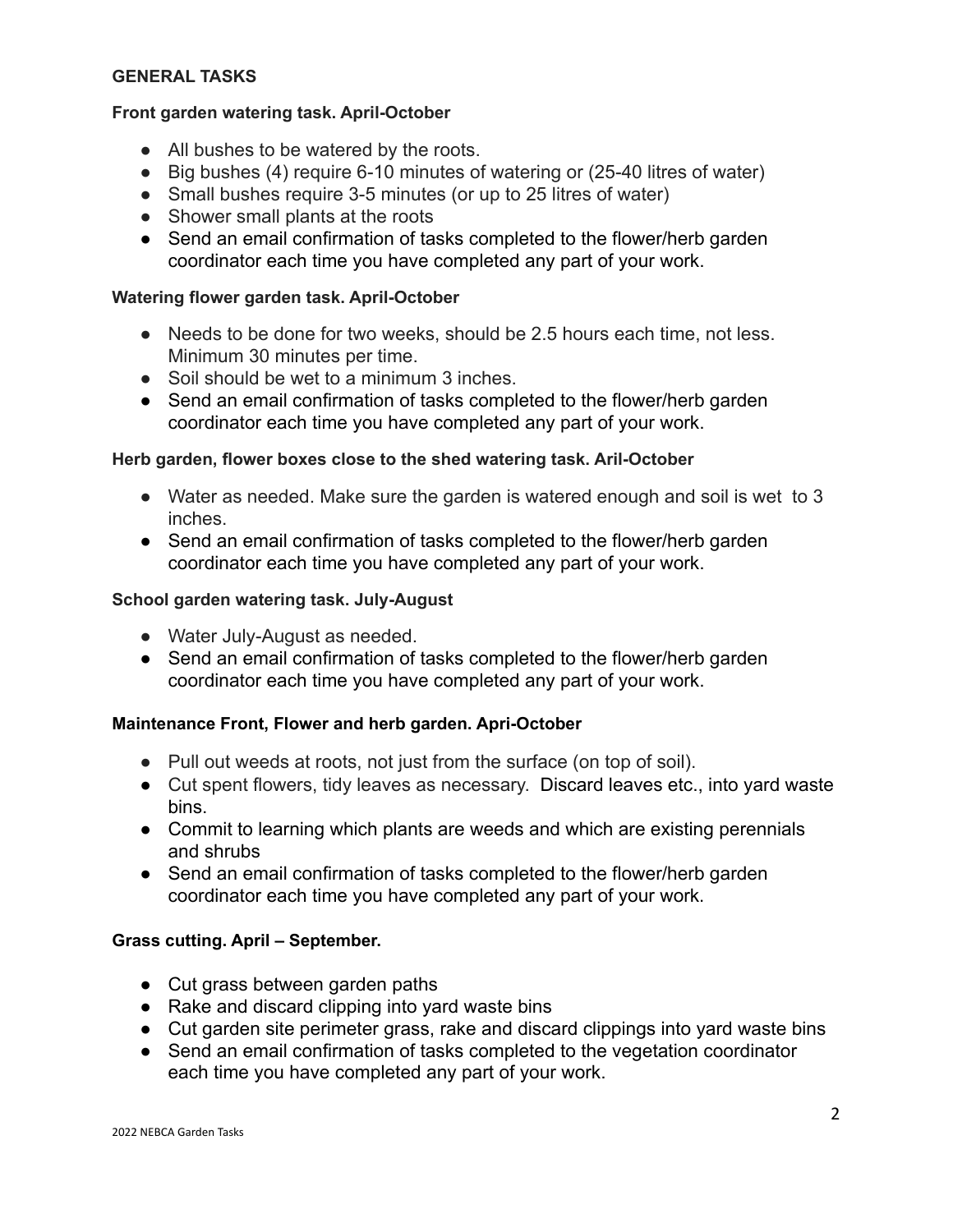## **Yard waste bin care. March – November**

- Move all yard waste bins to the curbside each Sunday
- Return empty bins to the garden on Monday
- Email the supervisor by way of email each time you have completed any part of your tasks
- After the last work bee in October, all yard waste bins should be emptied and put in the shed to be stored for the winter.

## **Salmon Send-off volunteers. May XX, XXXX. (Calendar list note)**

2.5 hours each shift  $x$  2 (people) = 5 hours.

One person from 9 am – 11.30 am. One person morning/afternoon shift from 11.30 – 2 pm.

Each salmon Send-off volunteer MUST also sign up for the work bee. (There are three work bees).

Duties:

- Prepare and set up table, garden displays, chairs, soil, cups, banners, promotional items etc.
- Interact with the public and children regarding garden related activities (planting seeds).
- Take direction from the Salmon Send-off co-ordinator and the Garden **Administrator**
- Move tables, chairs, posters, soil and other necessary items from the shed to Stoney Creek School.
- Commit to remain on site for full 2.5 hours (am/pm shifts respectively).
- Return all garden supplies, tools etc, to the garden shed at the end of the event.
- Tidy display area and booth.

#### **Shed Clean up. April -October. One person**

- Clean up shed each week
- Sweep shed floor,
- Replace hand tools into buckets,
- Rehang tools on hooks, recoil improperly hung hoses
- Empty garbage container located beside the shed into the large bin located at the complex across the street.
- $\bullet$  Replace container with a new bag
- Email the garden supervisor by way of email each time you have completed any part of your tasks